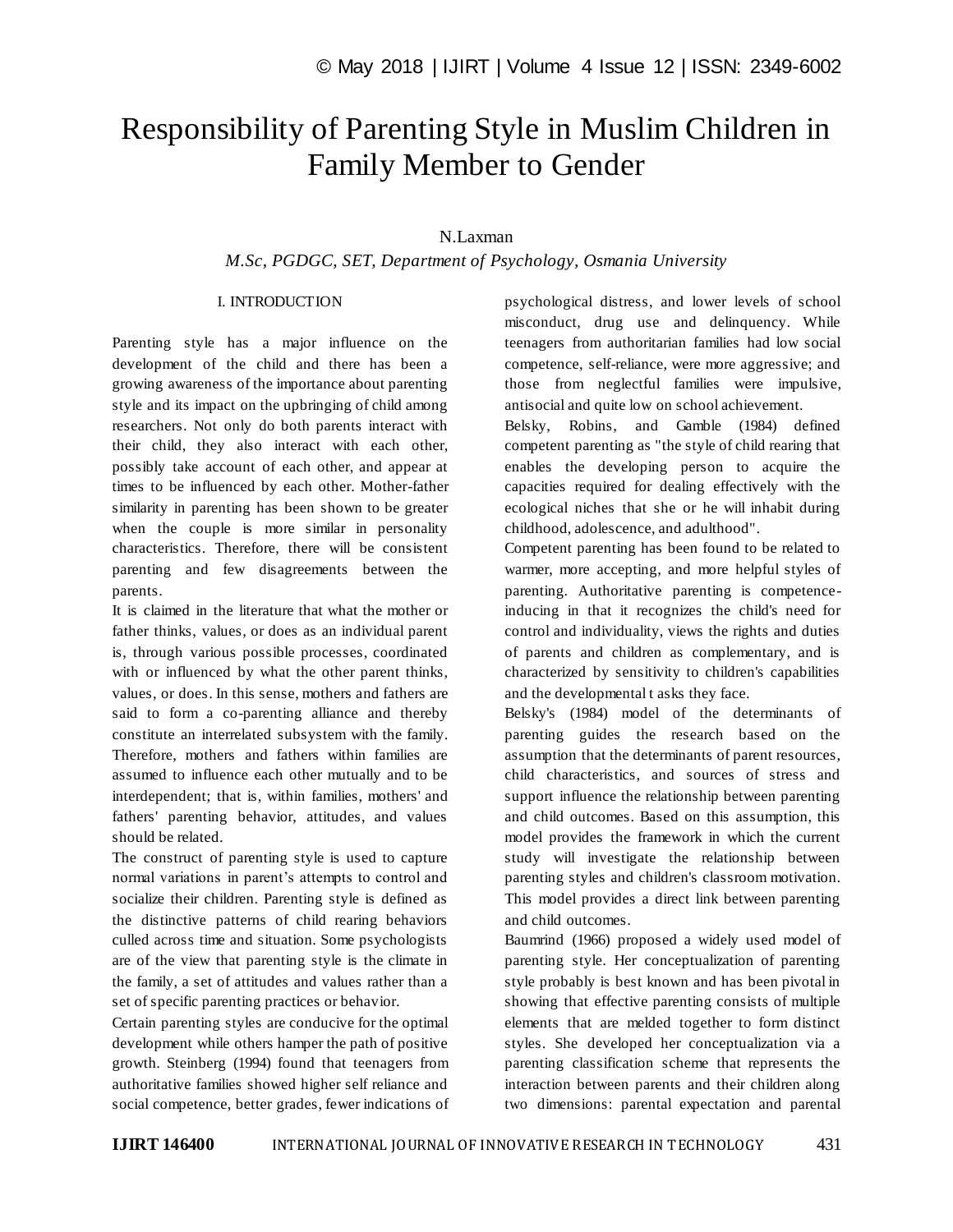guidance. With the two dimensions, Baumrind (1966) and Maccoby and Martin (1983) developed four different parental styles: authoritarian, authoritative, permissive, and indifferent involved pattern. The authoritarian style consists of low guidance and high expectation. The authoritative style consists of both high expectation and guidance. The permissive style consists of high guidance and low expectation.

Parenting style has a major influence on the development of the child and there has been a growing awareness of the importance about parenting style and its impact on the upbringing of child among researchers. Hill (1980) theorized that children of very critical parents, with unrealistically high expectations, might develop anxiety during the preschool years. In a research Muris et al. (2000) found that parental rearing behaviors, in particular rejection and anxious rearing were positively associated with worry. Lung et al. (2004) noted that a parental bonding directly affect personality characteristics.

According to Thergaonkar and Wadkar (2007), inculcating a democratic style of parenting and greater acceptance of parents among children may prevent anxiety. Many researchers have examined the four parenting styles and revealed the authoritative parenting style is recognized as the most successful style for developing competent and confident children (Berk, 2002; Bems, 2004).

#### II.OBJECTIVES

- To asses Rejection vs. Acceptance as parenting style between male and female Muslim children.
- To asses Carelessness vs. Protection as parenting style between male and female Muslim children.
- To asses Neglect vs. Indulgence parenting style as parenting style between male and female Muslim children.
- To asses Utopian Expectation vs. Realism as parenting style between male and female Muslim children.
- To asses Lenient Standard vs. Moralism as parenting style between male and female Muslim children.
- To asses Freedom vs. Discipline as parenting style between male and female Muslim children.
- To asses Faulty Role Expectation vs. Realistic Role Expectation as parenting style between male and female Muslim children.
- To asses Marital Conflict vs. Marital Adjustment as parenting style between male and female Muslim children.

#### Hypothesis:

- There will be no significant difference between Muslim male and female children with regards to Rejection vs. Acceptance as parenting style.
- There will be no significant difference between male and female Muslim children with regards to Carelessness vs. Protection as parenting style.
- There will be no significant difference between male and female Muslim children with regards to Neglect vs. Indulgence as parenting style.
- There will be no significant difference between male and female Muslim children with regards to Utopian Expectation vs. Realism as parenting style.
- There will be no significant difference between male and female Muslim children with regards to Lenient Standard vs. Moralism as parenting style.
- There will be no significant difference between male and female Muslim children with regards to Freedom vs. Discipline as parenting style.
- There will be no significant difference between male and female Muslim children with regards to Faulty Role Expectation vs. Realistic Role Expectation as parenting style.
- There will be no significant difference between male and female Muslim children with regards to Marital Conflict vs. Marital Adjustment as parenting style.

#### SAMPLE:

The sample of present research was comprised of 100 Muslim Children were selected randomly from different areas Jalgaon city.

#### VARIABLES:

In present research gender of Muslim children was considered as independent variable. Scores of various dimensions of parenting style was considered as dependent variable.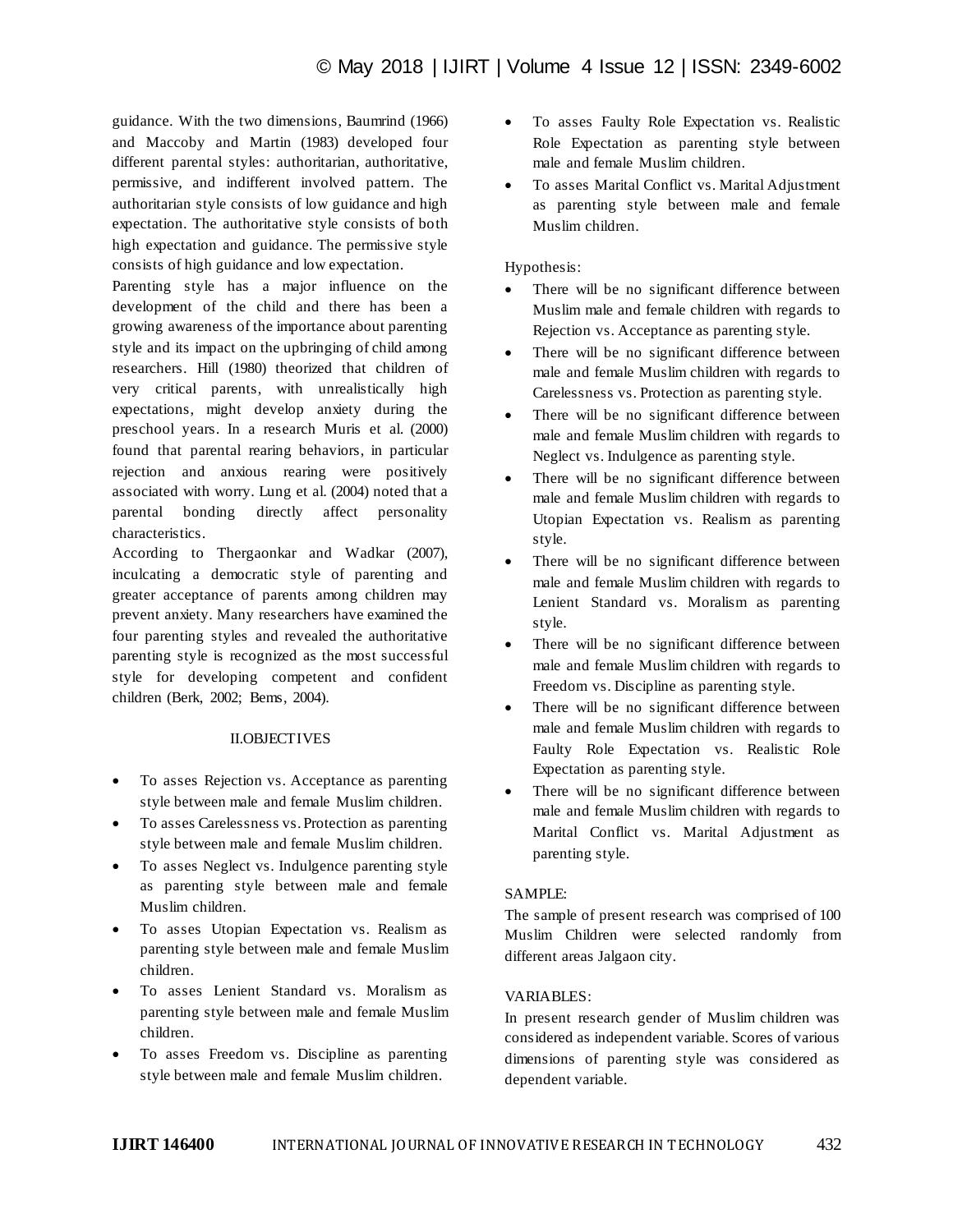## TOOLS:

In present research following tool was used for data collection Parenting Scale by R.L. Bhardwaj, H. Sharma and A. Garg

Reliability: The reliability of this test on a sample of 100 elements has been determined by test and retest method with an interval of 21 days on a sample of 100 elements. The obtained reliability co-efficient may be enumerated as under. Co-efficient of Reliability (Test-Retest)

| <b>M</b> odes  | А | В  |    | D  | Е  | F         | (ì | Н  | <b>TOT</b> |
|----------------|---|----|----|----|----|-----------|----|----|------------|
| of             |   |    |    |    |    |           |    |    | AL         |
| Parenti        |   |    |    |    |    |           |    |    |            |
| ng             |   |    |    |    |    |           |    |    |            |
| Co-<br>efficie |   | .5 | .6 | .5 | .6 | $\cdot$ 5 | .7 | .6 | .72        |
|                | 9 |    |    | 9  |    | 6         |    | q  |            |
| of<br>nt       |   |    |    |    |    |           |    |    |            |
| reliabil       |   |    |    |    |    |           |    |    |            |
| ity            |   |    |    |    |    |           |    |    |            |

Validity: The estimated validity with the parallel form was found to be as follows Validity Coefficient (with form B)

| <b>M</b> odes | А  | В         | C  |                | E         | F              | G  | Н         | <b>TOT</b> |
|---------------|----|-----------|----|----------------|-----------|----------------|----|-----------|------------|
| of            |    |           |    |                |           |                |    |           | AL         |
| Parent        |    |           |    |                |           |                |    |           |            |
| ing           |    |           |    |                |           |                |    |           |            |
| $Co-$         | .4 | $\cdot$ 3 | .4 | .6             | $\cdot$ 3 | .5             | .5 | $\cdot$ 3 | .75        |
| efficie       | 5  | 9         | 2  | $\overline{c}$ | 8         | $\overline{c}$ |    | 6         |            |
| of<br>nt      |    |           |    |                |           |                |    |           |            |
| validit       |    |           |    |                |           |                |    |           |            |
|               |    |           |    |                |           |                |    |           |            |
|               |    |           |    |                |           |                |    |           |            |

## Scoring:

The scorn of this parenting scale is of quantitative type and this based on five point scale as suggested by Likert. The scoring and determination of mothering and fathering as well as parenting is a complex one and the following things are to be kept in mind at the time of scoring the scale.

#### PROCEDURE:

After establishing the rapport with selected children, parenting scale was administered in small manageable group of children. After completion of data collection scoring was done according to the manual of tool.

## Statistical Analysis:

After scoring, collected responses were tabulated, analyzed and interpreted by using SPSS by the

statistical procedure such as mean, standard deviation and t-test.

# III.RESULT AND DISCUSSION

Mean SD and t value of various dimensions of Parenting Styles of male and female Muslim children.

| N<br>$\overline{O}$ | Variable                 | Grou<br>p | Sam<br>ple      | Me<br>an                | $\overline{\text{SD}}$         | t<br>val | Level<br>of     |
|---------------------|--------------------------|-----------|-----------------|-------------------------|--------------------------------|----------|-----------------|
|                     |                          |           | Size            |                         |                                | ue       | Signific<br>ant |
| 1                   | Rejectio<br>n            | Male      | 50              | 25.<br>85               | 7.2<br>$\overline{0}$          | 4.8      | 0.01            |
|                     | Vs                       | Fem       | 50              | 32.                     | $\overline{5.6}$               | 6        |                 |
|                     | Accepta<br>nce           | ale       |                 | 12                      | $\theta$                       |          |                 |
| 2                   | Careless                 | Male      | 50              | 18.<br>50               | 3.8<br>$\boldsymbol{0}$        | 0.9      | <b>NS</b>       |
|                     | ness<br>Vs               | Fem       | 50              | 19.                     | 3.9                            | 4        |                 |
|                     | Protectio<br>$\mathbf n$ | ale       |                 | 12                      | 3                              |          |                 |
| $\overline{3}$      | Neglect                  | Male      | 50              | 20.                     | 4.4                            |          |                 |
|                     | <b>Vs</b><br>Indulgen    | Fem       | 50              | 20<br>$\overline{25}$ . | 8<br>5.2                       | 5.1<br>8 | 0.01            |
|                     | ce                       | ale       |                 | 22                      | 2                              |          |                 |
| $\overline{4}$      | Utopian<br>Expectat      | Male      | $\overline{50}$ | $\overline{31}$ .<br>30 | 6.1<br>4                       | 4.4      | 0.01            |
|                     | ion                      | Fem       | 50              | $\overline{25}$ .       | 7.2                            | 9        |                 |
|                     | Vs<br>Realism            | ale       |                 | 50                      | $\overline{c}$                 |          |                 |
| 5.                  | Lenient<br>Standard      | Male      | 50              | 28.<br>42               | 12.<br>17                      | 1.3      | <b>NS</b>       |
|                     | Vs<br>Moralis            | Fem       | 50              | 25.                     | 9.2                            | 5        |                 |
|                     | m                        | ale       |                 | 50                      | $\overline{c}$                 |          |                 |
| 6.                  | Freedom                  | Male      | 50              | 35.                     | 7.2                            |          |                 |
|                     | Vs<br>Disciplin          | Fem       | 50              | 92<br>$\overline{37}$ . | 4<br>7.9                       | 1.0<br>5 | <b>NS</b>       |
|                     | e                        | ale       |                 | 52                      | 8                              |          |                 |
| 7.                  | <b>Faulty</b><br>role    | Male      | 50              | $\overline{31}$ .<br>62 | 8.9<br>$\overline{\mathbf{c}}$ | 2.0      | 0.05            |
|                     | Expectat                 | Fem       | 50              | 28.                     | 6.2                            | 9        |                 |
|                     | ion<br>Vs<br>Realistic   | ale       |                 | 40                      | $\overline{c}$                 |          |                 |
| 8.                  | Marital<br>Conflict      | Male      | 50              | $\overline{25}$ .<br>85 | 8.2<br>9                       | 4.8      | 0.01            |
|                     | Vs                       | Fem       | 50              | 32.                     | 7.2                            | 6        |                 |
|                     | Marital                  | ale       |                 | 12                      | 5                              |          |                 |

Mean scores of Parenting Styles (Rejection vs. Acceptance) male and female Muslim children are 25.85 and 32.12 with SD 7.20, and 5.60. The obtained't' value is 4.86 which is significant at 0.01 level. Hence it is concluded that male and female Muslim children have significant difference on Parenting Styles (Rejection vs. Acceptance). The above result shows that female Muslimchildren have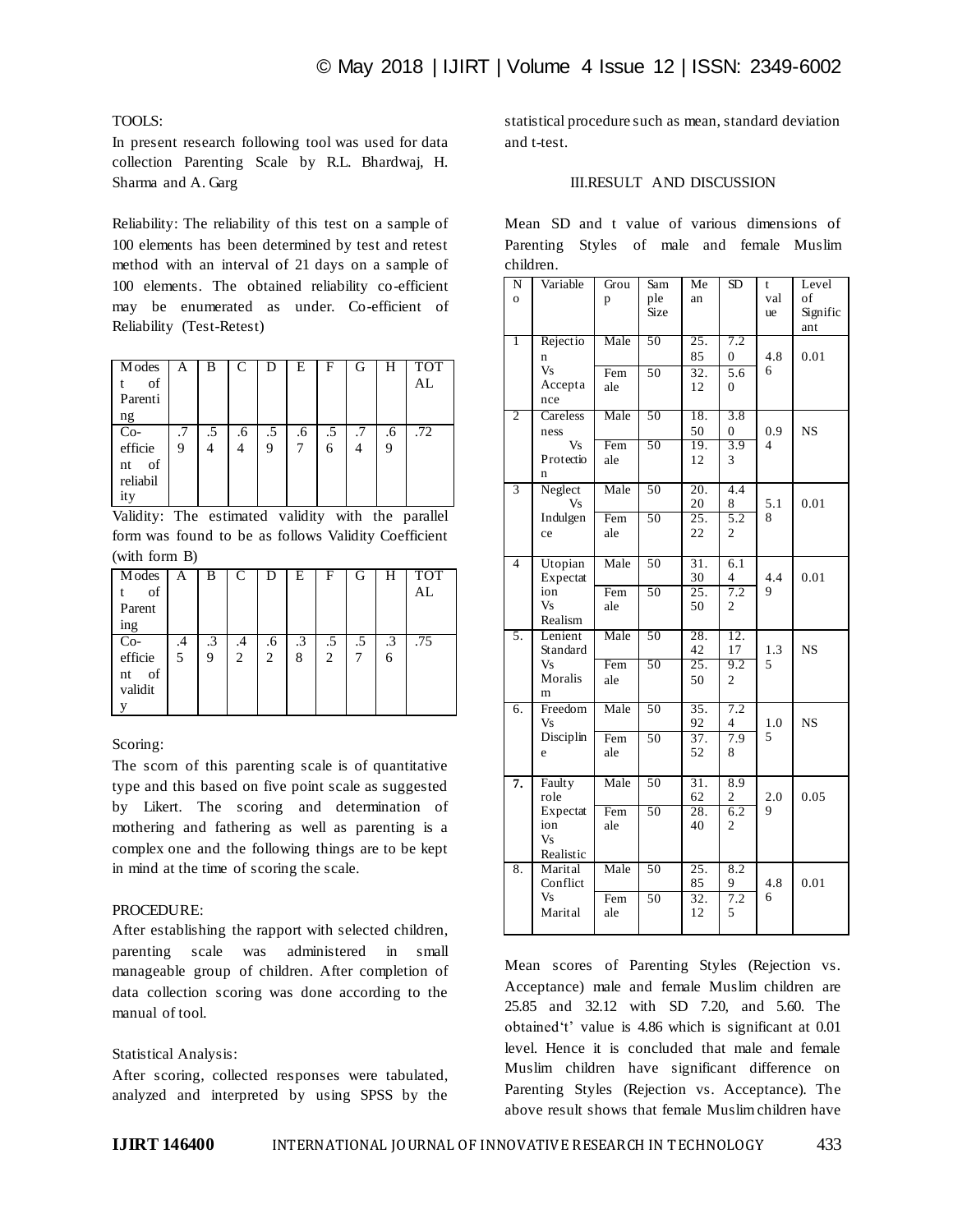found more Rejection vs. Acceptance than male Muslim children. Mean scores of Parenting Styles (Carelessness vs. Protection) male and female Muslim children are 18.50 and 19.22 with SD 3.80, and 3.93. The obtained't' value is 0.94 which is not significant. Hence it is concluded that male and female Muslim children have no significant difference on Parenting Styles (Carelessness vs. Protection). Mean scores of Parenting Styles (Neglect vs. Indulgence) male and female Muslim children are 20.20 and 25.22 with SD 4.48, and 5.22. The obtained't' value is 5.18 which is at significant at .01 level. Hence it is concluded that male and female Muslim children have significant difference on Parenting Styles (Neglect vs. Indulgence). The above result shows that female Muslim children have more Neglect vs. Indulgence than male Muslim children.

Mean scores of Parenting Styles (Utopian Expectation vs. Realism) male and female Muslim children is 31.30 and 25.50 with SD 6.14, and 7.22. The obtained't' value is 4.49 which is at significant at .01 level. Hence it is concluded that male and female Muslim children have significant difference on Parenting Styles (Utopian Expectation vs. Realism). The above result shows that male Muslim children have more Utopian Expectation vs. Realism than female Muslim children.

Mean scores of Parenting Styles (Lenient Standard vs. Moralism) male and female Muslim children are 28.42 and 25.50 with SD 12.17, and 9.22. The obtained't' value is 1.35 which is not significant. Hence it is concluded that male and female Muslim children have no significant difference on Parenting Styles (Lenient Standard vs. Moralism). Mean scores of Parenting Styles (Freedom vs. Discipline) male and female Muslim children are 35.92 and 37.52 with SD 7.24, and 7.98. The obtained't' value is 1.05 which is not significant. Hence it is concluded that male and female Muslim children have no significant difference on Parenting Styles (Freedom vs. Discipline).

Mean scores of Parenting Styles (Faulty Role Expectation vs. Realistic Role Expectation) male and female Muslim children are 31.62 and 28.40 with SD 8.92, and 6.22. The obtained't' value is 2.09 which is significant at .05 level. Hence it is concluded that male and female Muslim children have significant difference on Parenting Styles (Faulty Role Expectation vs. Realistic Role Expectation). The

above result shows that male Muslim children have more Faulty Role Expectation vs. Realistic Role Expectation than female Muslim children.

Mean scores of Parenting Styles (Marital Conflict vs. Marital Adjustment) male and female Muslim children is 25.85 and 32.12 with SD 7.20, and 5.60. The obtained't' value is 4.86 which significant. Hence it is concluded that male and female Muslim children have significant difference on Parenting Styles (Marital Conflict vs. Marital Adjustment). The above result shows that female Muslimchildren have more Utopian Expectation vs. Realism than male Muslim children.

## IV. CONCLUSION

- Female Muslim children differ significantly on parenting style- Rejection vs. Acceptance to male Muslim children.
- Male Muslim children do not differ significantly on Parenting Styles- Carelessness vs. Protection as compared to female Muslim children.
- Female Muslim children differ significantly on parenting style- Neglect vs. Indulgence to male Muslim children.
- Male Muslim children differ significantly on parenting style- Utopian Expectation vs. Realism to female Muslim children.
- Male Muslim children do not differ significantly on Parenting Styles- Lenient Standard vs. Moralism as compared to female Muslim children.
- Male Muslim children do not differ significantly on Parenting Styles- Freedom vs. Discipline as compared to female Muslim children.
- Male Muslim children differ significantly on parenting style- Faulty Role Expectation vs. Realistic Role Expectation to female Muslim children.
- Female Muslim children differ significantly on parenting style- Utopian Expectation vs. Realism to male Muslim children.

## REFERENCES

[1] Baumrind, D, & Black, A. E. (1967). Socialization practices associated with